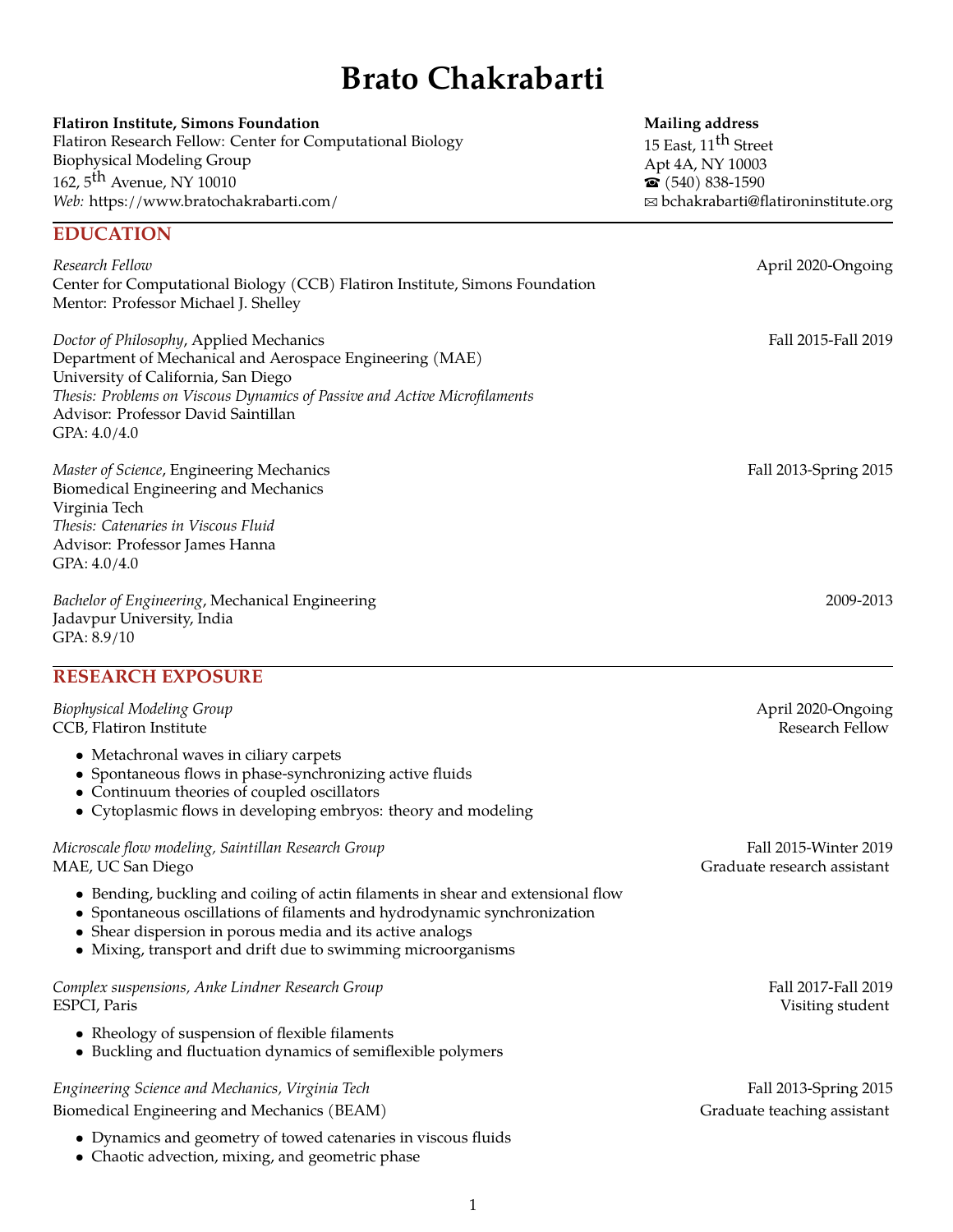#### **PUBLICATIONS (** <sup>∗</sup> **denotes equal contribution)**

- 1. **Brato Chakrabarti**, Sebastian Furthauer and Michael J. Shelley, "Self-organized flows in phase-synchronizing active ¨ fluids", under review, [arXiv:2206.04035](https://arxiv.org/abs/2206.04035) (2022).
- 2. Francesco Bonacci, **Brato Chakrabarti**, David Saintillan, Olivia du Roure, and Anke Lindner "Dynamics of semiflexible polymers in oscillatory shear flows ", under review, [arXiv:2205.08361](https://arxiv.org/abs/2205.08361) (2022).
- 3. Chenji Li, **Brato Chakrabarti**, Pedro Castilla, Achal Mahajan, and David Saintillan, "Hydrodynamics of swimming sperm cells powered by active filaments", in revision, bioRxiv:<https://doi.org/10.1101/2022.04.10.487801> (2022).
- 4. **Brato Chakabarti**, Sebastian Furthauer and Michael J. Shelley, "A multiscale biophysical model gives quantized metachronal ¨ waves in a lattice of cilia", *[Proceedings of the National Academy of Sciences of the USA](https://doi.org/10.1073/pnas.2113539119)* **119** (2022).
- 5. **Brato Chakabarti**, Yanan Liu, Olivia du Roure, Anke Lindner, and David Saintillan, "Signatures of elastoviscous buckling in the dilute rheology of stiff polymers", *[Journal of Fluid Mechanics](https://doi.org/10.1017/jfm.2021.383)*, **919** A12 (2021).
- 6. **Brato Chakrabarti**, and David Saintillan, "Shear-induced dispersion in peristaltic flow", *[Physics of Fluids](https://doi.org/10.1063/5.0030569)*, **32** 11302 (2020). **Invited:** "Contributions from Early Career Researchers 2020" and selected as a **featured** article.
- 7. **Brato Chakrabarti**, Charles Gaillard, and David Saintillan, "Trapping, gliding, vaulting: Transport of semiflexible polymers in periodic post arrays", *[Soft Matter](DOI https://doi.org/10.1039/D0SM00390E)*, **16** 5534 (2020).
- 8. **Brato Chakrabarti**, Yanan Liu, John Lagrone, Ricardo Cortez, Lisa Fauci, Olivia du Roure, David Saintillan, and Anke Lindner, "Flexible filaments buckle into helicoidal shapes in strong compressional flow", *[Nature Physics](https://doi.org/10.1038/s41567-020-0843-7)*, (2020).
- 9. **Brato Chakrabarti** and David Saintillan, "Hydrodynamic synchronization of spontaneously beating filaments", *[Phys](https://doi.org/10.1103/PhysRevLett.123.208101)[ical Review Letters](https://doi.org/10.1103/PhysRevLett.123.208101)*, **123** 208101 (2019).
- 10. **Brato Chakrabarti** and David Saintillan, "Spontaneous oscillations, beating patterns and hydrodynamics of active filaments", *[Physical Review Fluids](https://doi.org/10.1103/PhysRevFluids.4.043102)*, **4** 043102 (2019).
- 11. Roberto Alonso Matilla, **Brato Chakrabarti** and David Saintillan, "Transport and dispersion of active particles in periodic porous media", *[Physical Review Fluids](https://doi.org/10.1103/PhysRevFluids.4.043101)*, **4** 043101 (2019).
- 12. Yanan Liu<sup>∗</sup>, **Brato Chakrabarti**\*, David Saintillan, Anke Lindner and Olivia du Roure, "Tumbling, buckling, snaking: Morphological transitions of flexible filaments in shear flow", *[Proceedings of the National Academy of Sciences of the USA](https://doi.org/10.1073/pnas.1805399115)*, **115** 9438 (2018).
- 13. **Brato Chakrabarti** and James Hanna "Catenaries in Viscous Fluid", *[Journal of Fluids and Structure](https://doi.org/10.1016/j.jfluidstructs.2016.04.009)*, **66** 490–516 (2016).

### **In preparation**

1. Brato Chakrabarti, Sebastian Fürthauer and Michael J. Shelley, "Continuum theory for oscillators with steric interactions".

#### **CONFERENCE ARTICLES AND PRESENTATIONS (presenter underlined)**

- 1. Brato Chakabarti, Sebastian Fürthauer and Michael J Shelley, Self-organized flows in phase-synchronizing active fluids, at the APS March Meeting, 2022, Chicago, USA.
- 2. Brato Chakabarti, Sebastian Fürthauer and Michael J Shelley, A multiscale biophysical model gives quantized metachronal *waves in a lattice of cilia*, at the APS March Meeting, 2022, Chicago, USA.
- 3. Francesco Bonacci, Brato Chakrabarti, Olivia du Roure, Anke Lindner, and David Saintillan, *Dynamics of semiflexible filaments in oscillatory shear flows*, at the Annual European Rheology Conference, Sevilla, 2022.
- 4. Brato Chakabarti, Sebastian Fürthauer and Michael J Shelley, A multiscale biophysical model gives quantized metachronal *waves in a lattice of cilia*, at the 74th Annual Meeting of the APS Division of Fluid Dynamics, November 2021, Phoenix, USA.
- 5. David Saintillan, Chenji Li, Brato Chakrabarti, Pedro Castilla, and Achal Mahajan *An integrated chemomechanical model of sperm locomotion reveals two fundamental swimming modes*, at the 74th Annual Meeting of the APS Division of Fluid Dynamics, November 2021, Phoenix, USA.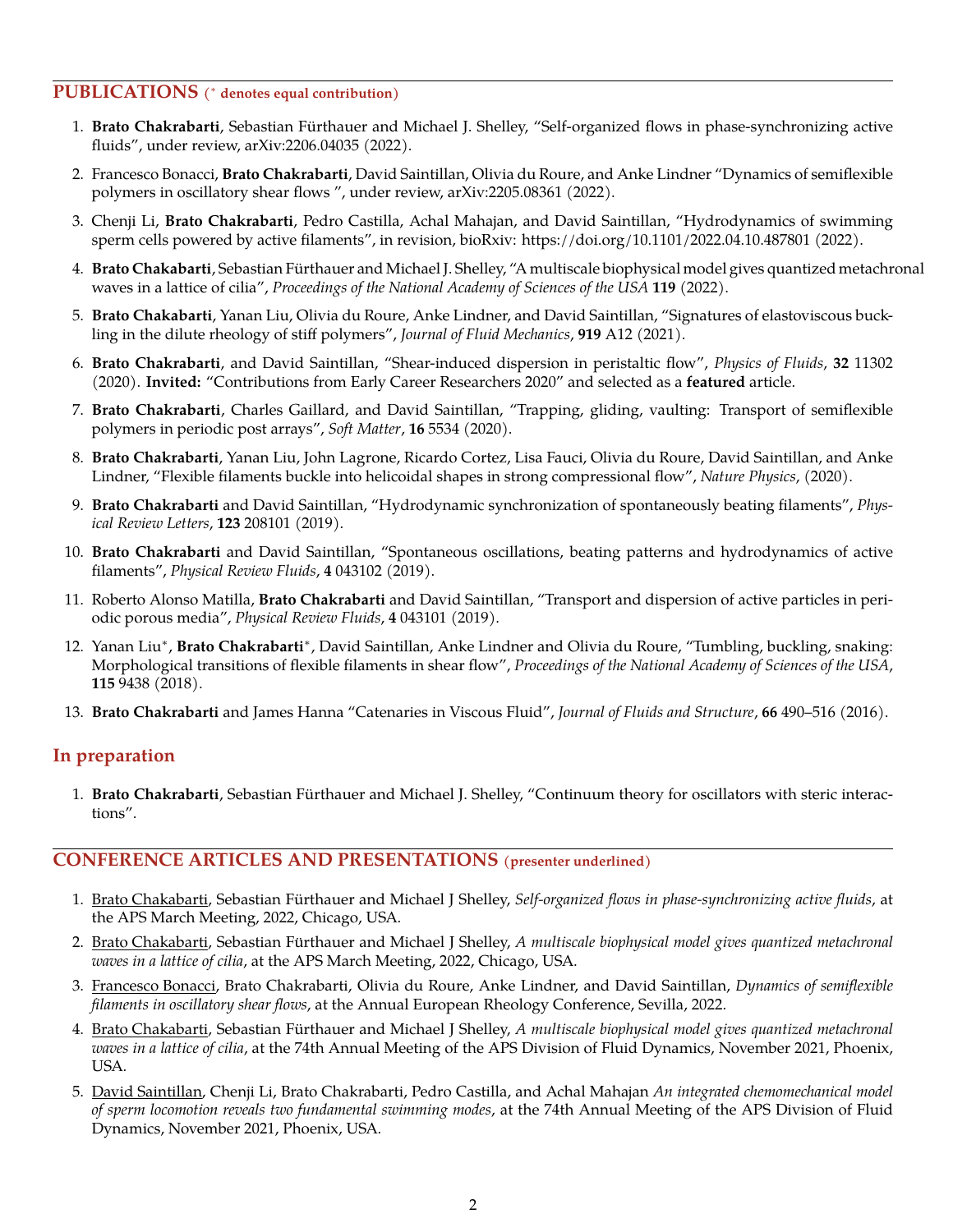- 6. David Saintillan, Yanan Liu, John Lagrone, Ricardo Cortez, Lisa Fauci, Olivia du Roure, Anke Lindner, and Brato Chakrabarti *Viscous dynamics of elastic filaments: from buckling instabilities to rheology*, at the APS March Meeting, 2021 (online).
- 7. Brato Chakabarti, Yanan Liu, Olivia du Roure, Anke Lindner, and David Saintillan, *Signatures of elastoviscous buckling in the dilute rheology of stiff polymers*, at the 73rd Annual Meeting of the APS Division of Fluid Dynamics, November 2020 (online).
- 8. David Saintillan, and Brato Chakrabarti, *Hydrodynamic synchronization of spontaneously beating filaments*, at the 72nd Annual Meeting of the APS Division of Fluid Dynamics, November 2019, Seattle, USA.
- 9. Brato Chakrabarti, Yanan Liu, John Lagrone, Ricardo Cortez, Lisa Fauci, Olivia du Roure, David Saintillan, and Anke Lindner *Helical buckling of flexible filaments in viscous flow*, at the 72nd Annual Meeting of the APS Division of Fluid Dynamics, November 2019, Seattle, USA.
- 10. Anke Lindner, Brato Chakrabarti, Yanan Liu, Olivia du Roure and David Saintillan, *The dynamics of flexible Brownian fibers in viscous flows* at The Annual European Rheology Conference, Slovenia, April 8-11, 2019.
- 11. Brato Chakrabarti and David Saintillan, *Spontaneous oscillations and hydrodynamics of active micro-filament* at the 71st Annual Meeting of the APS Division of Fluid Dynamics, November 2018, Atlanta, USA.
- 12. Roberto Alonso Matilla, Brato Chakrabarti and David Saintillan, *Asymptotic transport and dispersion of active particles in periodic porous media* at the 71st Annual Meeting of the APS Division of Fluid Dynamics, November 2018, Atlanta, USA.
- 13. Brato Chakrabarti, Yanan Liu, David Saintillan, Anke Lindner and Olivia du Roure, *The dynamics of flexible and Brownian filaments in viscous flows* at the 71st Annual Meeting of the APS Division of Fluid Dynamics, November 2018, Atlanta, USA.
- 14. Brato Chakrabarti, Yanan Liu, David Saintillan, Anke Lindner and Olivia du Roure, *Buckling and migration of semi-flexible filaments* at the 70th Annual Meeting of the APS Division of Fluid Dynamics, November 2017, Denver,USA.
- 15. David Saintillan and Brato Chakrabarti, *Shear dispersion in peristaltic pumping* at the 70th Annual Meeting of the APS Division of Fluid Dynamics, November 2017, Denver,USA.
- 16. James Hanna and Brato Chakrabarti, *Catenaries in viscous fluid*. 24th ICTAM, Montreal, August 2016.
- 17. Brato Chakrabarti and David Saintillan. *Drift, Mixing and Diffusivity in Stokes Flow*. Presented at the Southern California (SoCal) Fluids X, April 2016, UC Irvine, California, USA.
- 18. Brato Chakrabarti and James Hanna. *Catenaries in viscous fluid*. At the 68th Annual Meeting of the APS Division of Fluid Dynamics, November 2015, Boston, USA.
- 19. Brato Chakrabarti and James Hanna. *Catenaries in Drag*. Presented at the 67th Annual Meeting of the APS Division of Fluid Dynamics, November 2014, San Francisco, USA.

## **INVITED TALKS**

- 1. 'The waves within us', Simons Foundation Lecture Series, Flatiron Institute, 2022.
- 2. 'A multiscale biophysical model gives quantized metachronal waves in a lattice of cilia', Frontiers in Applied & Computational Mathematics, New Jersey Institute of Technology, 2022.
- 3. 'Hydrodynamics of Active Matter', Jadavpur University, 2021.
- 4. 'Metachronal waves in ciliary arrays', Brown Bag Seminar, Center for Computational Biology, Flatiron Institute, 2020.
- 5. 'Helical buckling of actin filaments in compressional flow', Biophysical Modeling group, Center for Computational Biology, Flatiron Institute, 2019.
- 6. 'Viscous dynamics of active and passive microfilaments', Department of Physics, University of California, Santa Barbara, 2019.
- 7. 'Spontaneous oscillations and hydrodynamic synchronization of active filaments', ESPCI, Paris, France 2019.